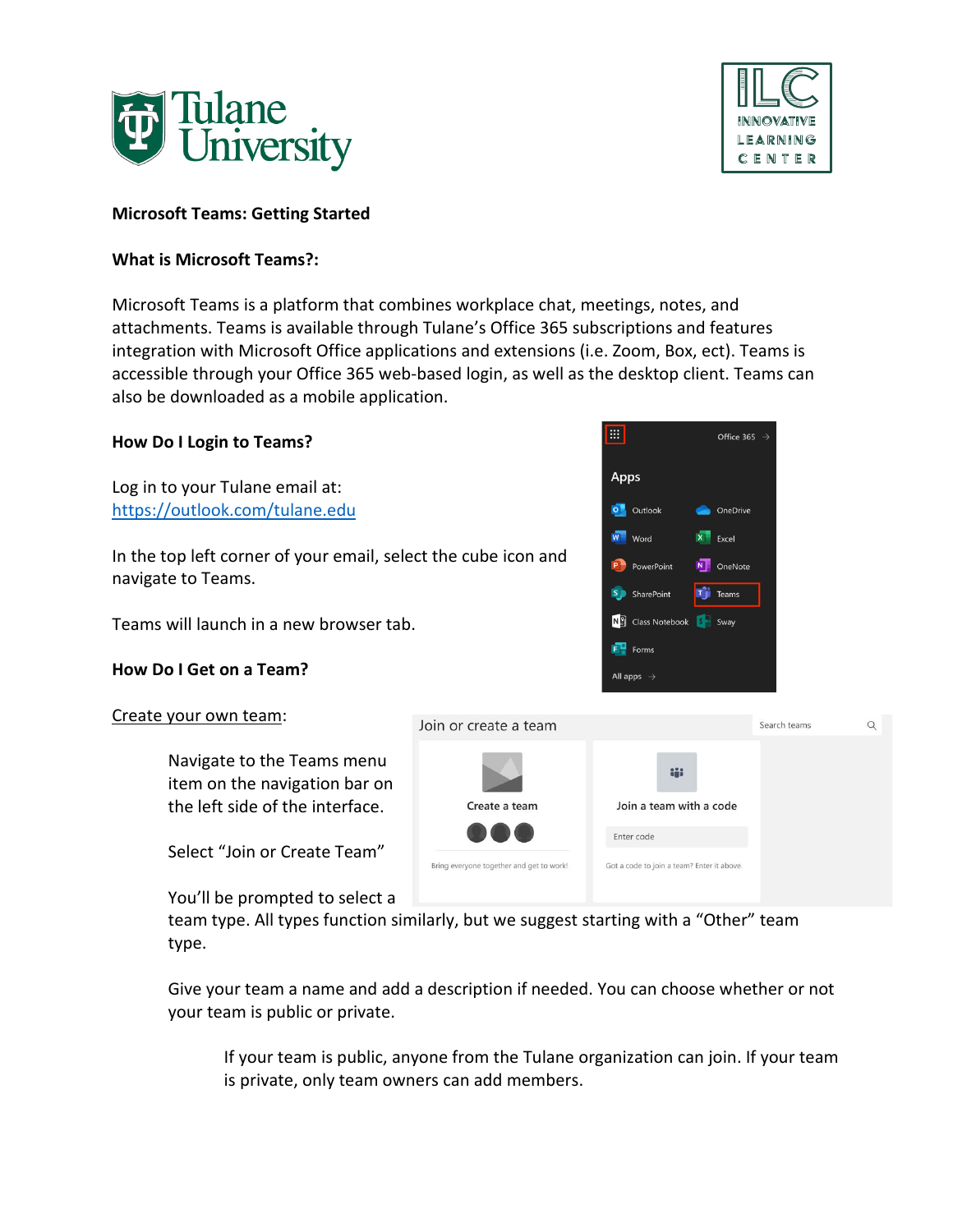



Next, select your team members. Enter in their Tulane email address to find members.

You can choose to skip this step if you want to create a personal team.

#### Joining an Existing team

If you want to join an existing team that is public, you can navigate to "join or create team" under the Teams menu. You can use the search bar to find the existing team you are looking for.

For private teams, ask a Teams owner to have you added, send you a Teams code, or a Teams link.

Any teams you've been added to will appear in your Teams Menu.

#### **What are Channels?**

Channels are dedicated sections within a team to keep conversations and file sharing organized by specific topics or projects.

To create new channels within your team, hover over the Teams menu item for a fly out menu to appear.

Give your new channel a name and description.

Choose whether if you want it to be a public channel to your team or only available to specific people.



### **What are Posts?**

The Posts tab at the top of channel allows members of the team to send messages to the channel.

You can mention specific people within your team on a post. They will receive a notification on both teams and within their email.